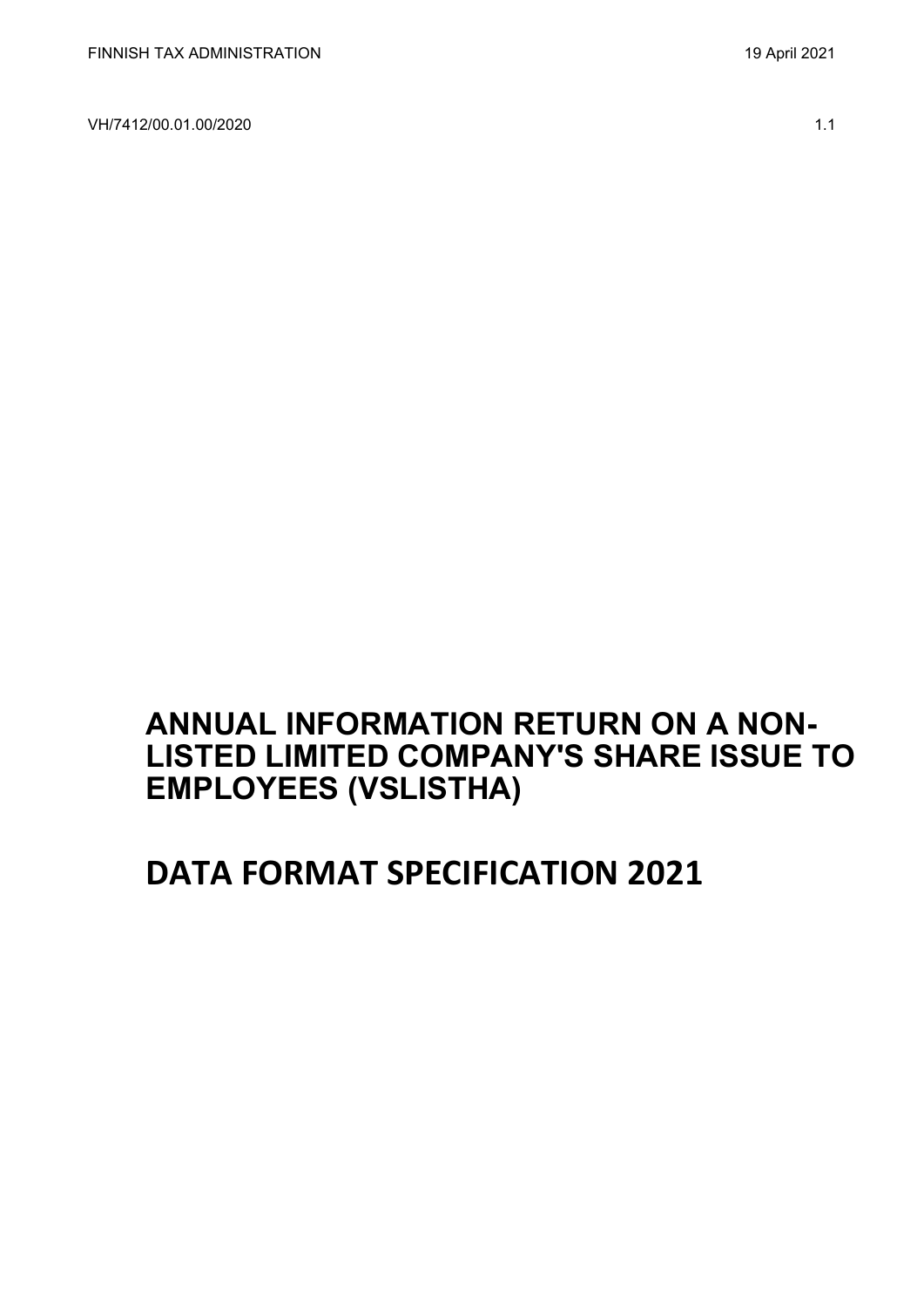## **CONTENTS**

| $\mathbf 1$    | 3<br><b>GENERAL DESCRIPTION</b>                                   |                                        |                  |  |  |  |  |  |
|----------------|-------------------------------------------------------------------|----------------------------------------|------------------|--|--|--|--|--|
|                | 2 DESCRIPTION OF THE INFORMATION FLOW AND SUBMITTAL OF FILES<br>3 |                                        |                  |  |  |  |  |  |
|                |                                                                   | 3 MAKING CORRECTIONS                   | $\boldsymbol{4}$ |  |  |  |  |  |
|                |                                                                   | 4 PERIOD OF VALIDITY                   | $\boldsymbol{4}$ |  |  |  |  |  |
|                |                                                                   | 5 CHANGES ON THE PREVIOUS YEAR/VERSION | $6\phantom{1}6$  |  |  |  |  |  |
|                | 6<br>6 LIST OF DATA CONTENT                                       |                                        |                  |  |  |  |  |  |
| 7 <sup>7</sup> | 9<br><b>CHECK PROCESSES</b>                                       |                                        |                  |  |  |  |  |  |
| 8              | 10<br><b>MESSAGES</b>                                             |                                        |                  |  |  |  |  |  |
| 9              |                                                                   | <b>INSTRUCTIONS AND EXAMPLES</b>       | 10               |  |  |  |  |  |
|                |                                                                   |                                        |                  |  |  |  |  |  |
|                |                                                                   |                                        |                  |  |  |  |  |  |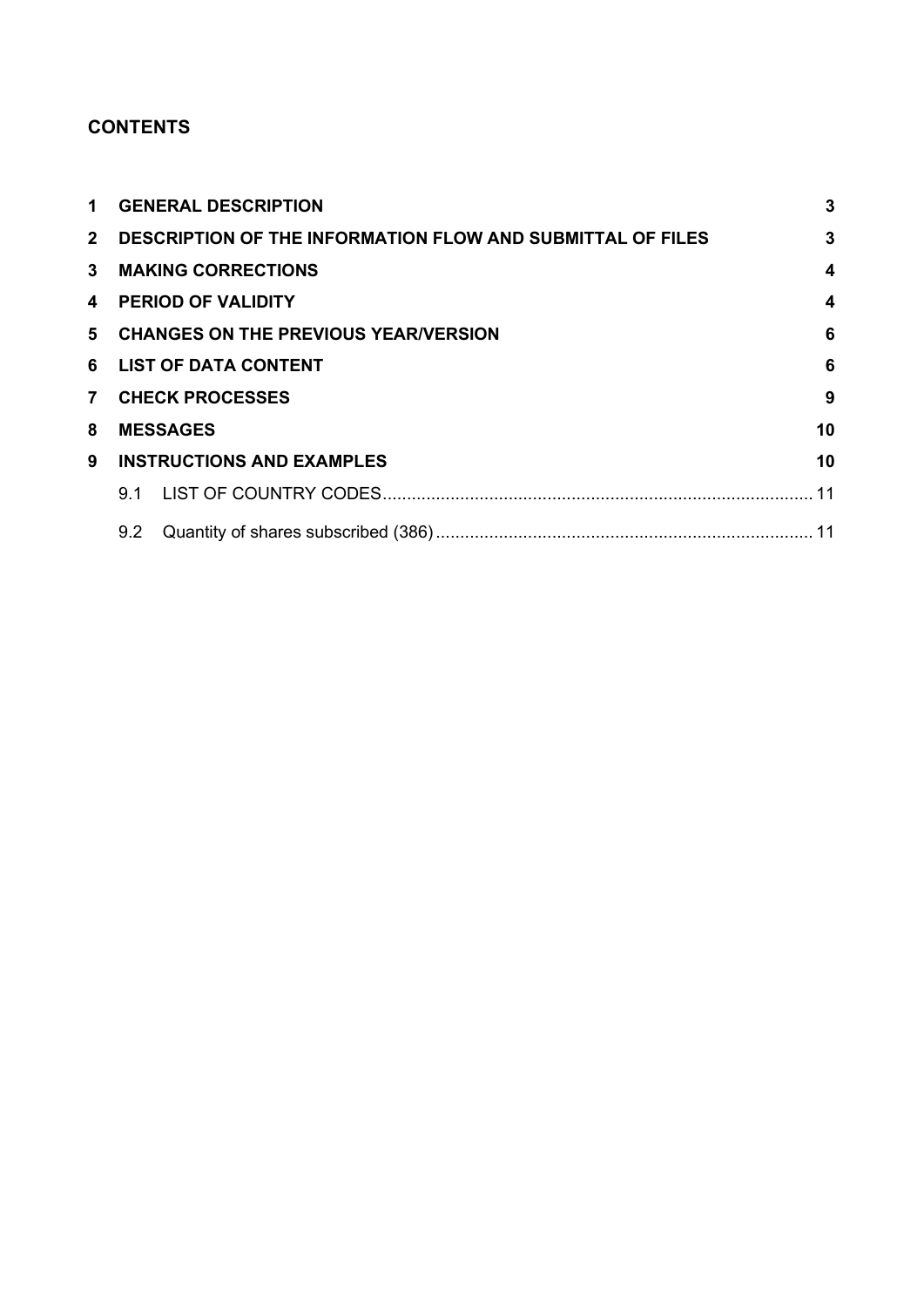## **Version history**

| <b>Date</b> | <b>Version</b> | <b>Description</b>                                                                                                                                                                             |
|-------------|----------------|------------------------------------------------------------------------------------------------------------------------------------------------------------------------------------------------|
| 22.9.2021   | 1.1.           | Identifier of reserve space has been removed.                                                                                                                                                  |
| 27.8.2021   |                | Numbering for the automated check processes and<br>messages was added. Check process #1759 now has a<br>more exact wording. Added check process #1761 that had<br>been missing.                |
| 19.4.2021   |                | Deleted the previous version's data elements under numbers<br>150, 151, 352, 020, 353, 354, 355. Added further information-<br>return instruction text for the attention of foreign companies. |
| 1.3.2021    | 1.0            | First published version for tax year 2021.                                                                                                                                                     |

## <span id="page-2-0"></span>**1 GENERAL DESCRIPTION**

This guidance explains the structure of the required inbound file and the check procedures that follow. For more information, see [General description for](https://www.vero.fi/globalassets/tietoa-verohallinnosta/ohjelmistokehittajille/finnish-tax-administration_electronic-filing-of-information-returns-general-description.pdf)  [electronic filing of information returns \(pdf\)](https://www.vero.fi/globalassets/tietoa-verohallinnosta/ohjelmistokehittajille/finnish-tax-administration_electronic-filing-of-information-returns-general-description.pdf) (*tax.fi > About us > IT developers > Data format specifications > General description for electronic filing of information returns*).

## <span id="page-2-1"></span>**2 DESCRIPTION OF THE INFORMATION FLOW AND SUBMITTAL OF FILES**

§ 66 a of the act on income tax (Tuloverolaki 1535/1992) concerns non-listed limited liability companies' share issues to their employees. The provision entered into force on 1 January 2021. The act on assessment procedure (Laki verotusmenettelystä 1558/1995) was simultaneously amended to include a provision on the reporting obligation. The acts' provisions are applicable on the employee issues for which the date when the company agreed upon the issue is a later date than the date when the amended act went into effect. After an issue under the definition of § 66a of the act on income tax is carried out, the company must submit an annual information return.

Under § 66 a of the act on income tax, when an employee buys their employer's corporate stocks during an issue to employees and the employer is a non-listed limited liability company, no taxable earned income is generated if the price is no less than equal to the share's mathematical value calculated on the basis of the latest financial statements adopted before the period of subscription, in accordance with § 9 of the act on valuation of assets in taxation (Laki varojen arvostamisesta verotuksessa 1142/2005).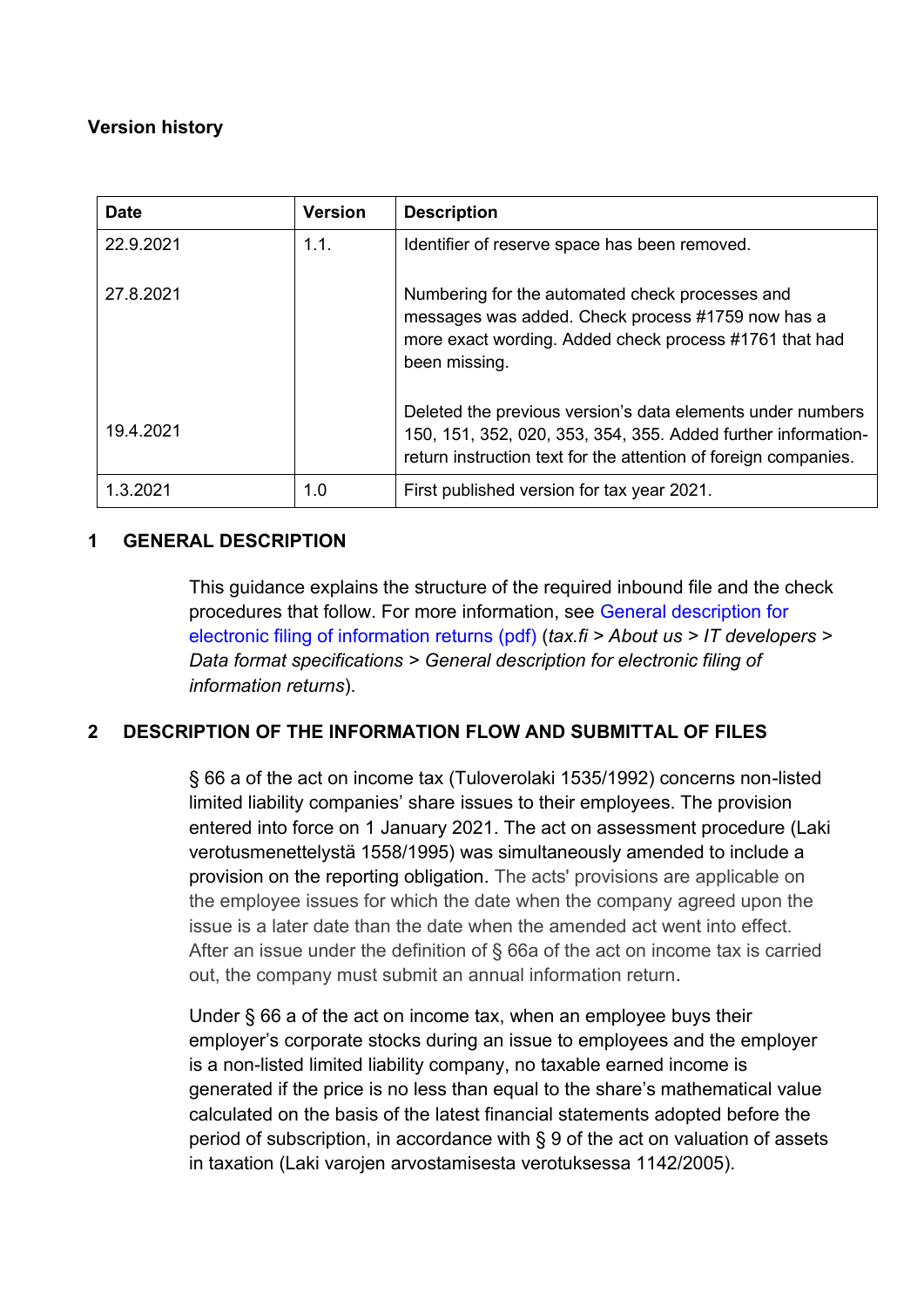For tax control purposes, a company that has carried out an issue according to § 66 a of the act on income tax must provide the Tax Administration with required information about the

- issue of its corporate stock
- employees who subscribed for shares
- number of shares subscribed for
- start date of subscription period
- date of share subscription
- subscription price per share
- mathematical value applied to the share issue

- and report whether any subscriber's ownership interest and number of votes exceeds the share stipulated in § 66 a, subsection 1 of the act on income tax.

For more information, see the Tax Administration guidance on the taxation of employment-based share issues (Työsuhteeseen perustuvan osakeannin verotus), which is available in Finnish and Swedish).

If the issuing company has no Finnish Business ID, the company must submit an application for a Finnish Business ID. This is necessary for the submittal of the annual information return. To submit the application, visit the BIS website on [ytj.fi.](https://www.ytj.fi/en/index/notifications/start-upnotifications/foreignbusiness.html)

To check the method of identification required by the data flow, the role required and where in the data flow authorisation is checked, go to [Methods of](https://www.ilmoitin.fi/webtamo/sivut/IlmoituslajiRoolit;jsessionid=BA90E3146CA0F08E9B93196B6DDF4E9F?kieli=en)  [sign-in, roles and rights to represent organisationsi](https://www.ilmoitin.fi/webtamo/sivut/IlmoituslajiRoolit;jsessionid=BA90E3146CA0F08E9B93196B6DDF4E9F?kieli=en)n 2021 (*[Ilmoitin.fi >](https://www.ilmoitin.fi/webtamo/sivut/IlmoituslajiRoolit?kieli=en)  [Instructions and templates > Methods of sign-in, roles, rights to represent](https://www.ilmoitin.fi/webtamo/sivut/IlmoituslajiRoolit?kieli=en)  [organizations\)](https://www.ilmoitin.fi/webtamo/sivut/IlmoituslajiRoolit?kieli=en)*.

#### <span id="page-3-0"></span>**3 MAKING CORRECTIONS**

For year-specific instructions for making corrections, go to [Annual information](https://www.vero.fi/en/About-us/it_developer/data-format-specifications/annual_information_returns__instruction/)  [returns](https://www.vero.fi/en/About-us/it_developer/data-format-specifications/annual_information_returns__instruction/) (*tax.fi > About us > IT developers > Data format specifications > Making corrections to electronically filed submittals of information returns*)

#### <span id="page-3-1"></span>**4 PERIOD OF VALIDITY**

The file formatting and checks according to this specification will be available in the production environment 28.9.2021. The processing of data will start in the Tax Administration system after 22.11.2021.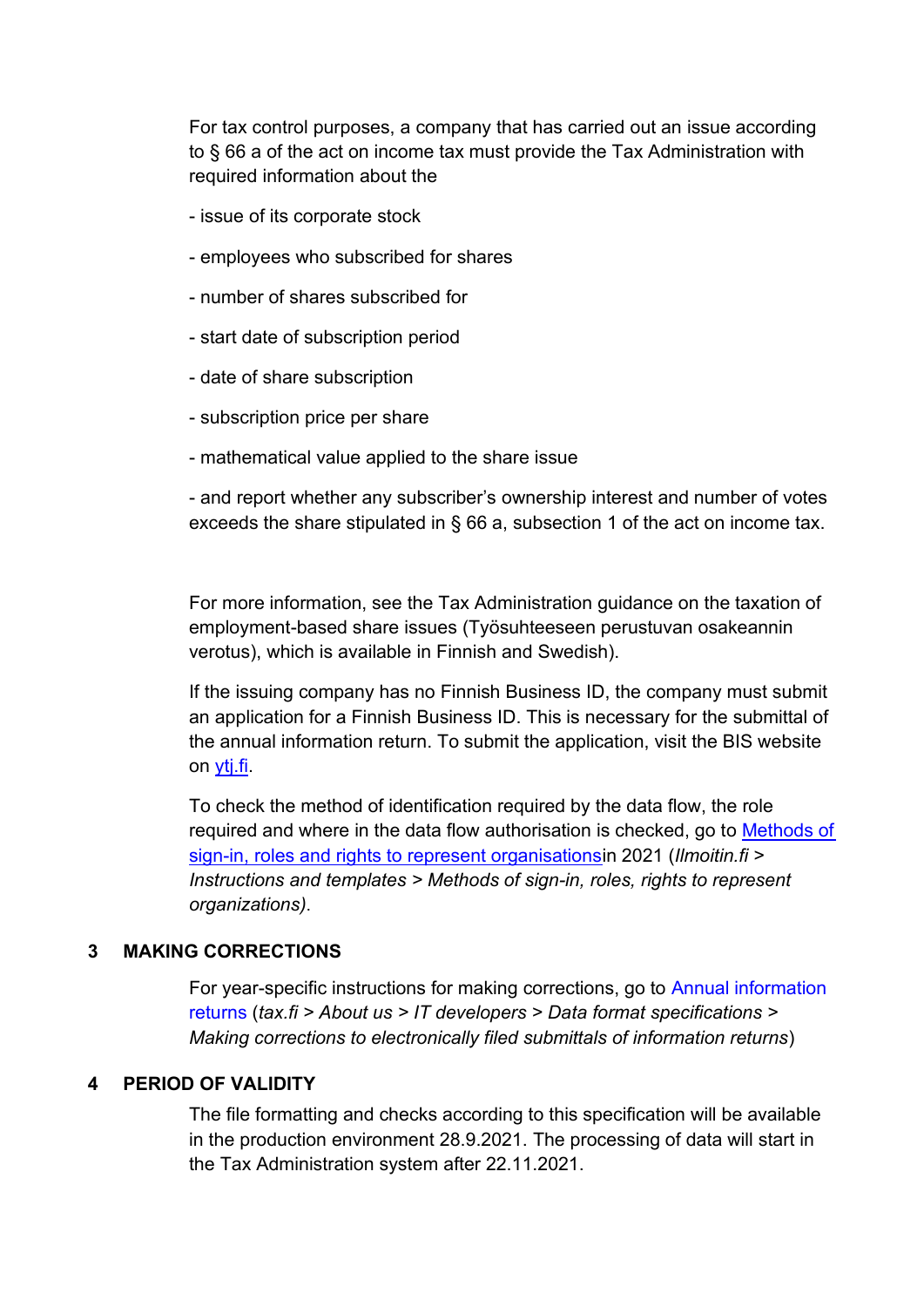For information about deadlines for filing, see the year-specific schedule on IT [developers \(](https://www.vero.fi/tietoa-verohallinnosta/kehittaja/)*tax.fi > About us > IT developers*). The schedule is available in Finnish and Swedish.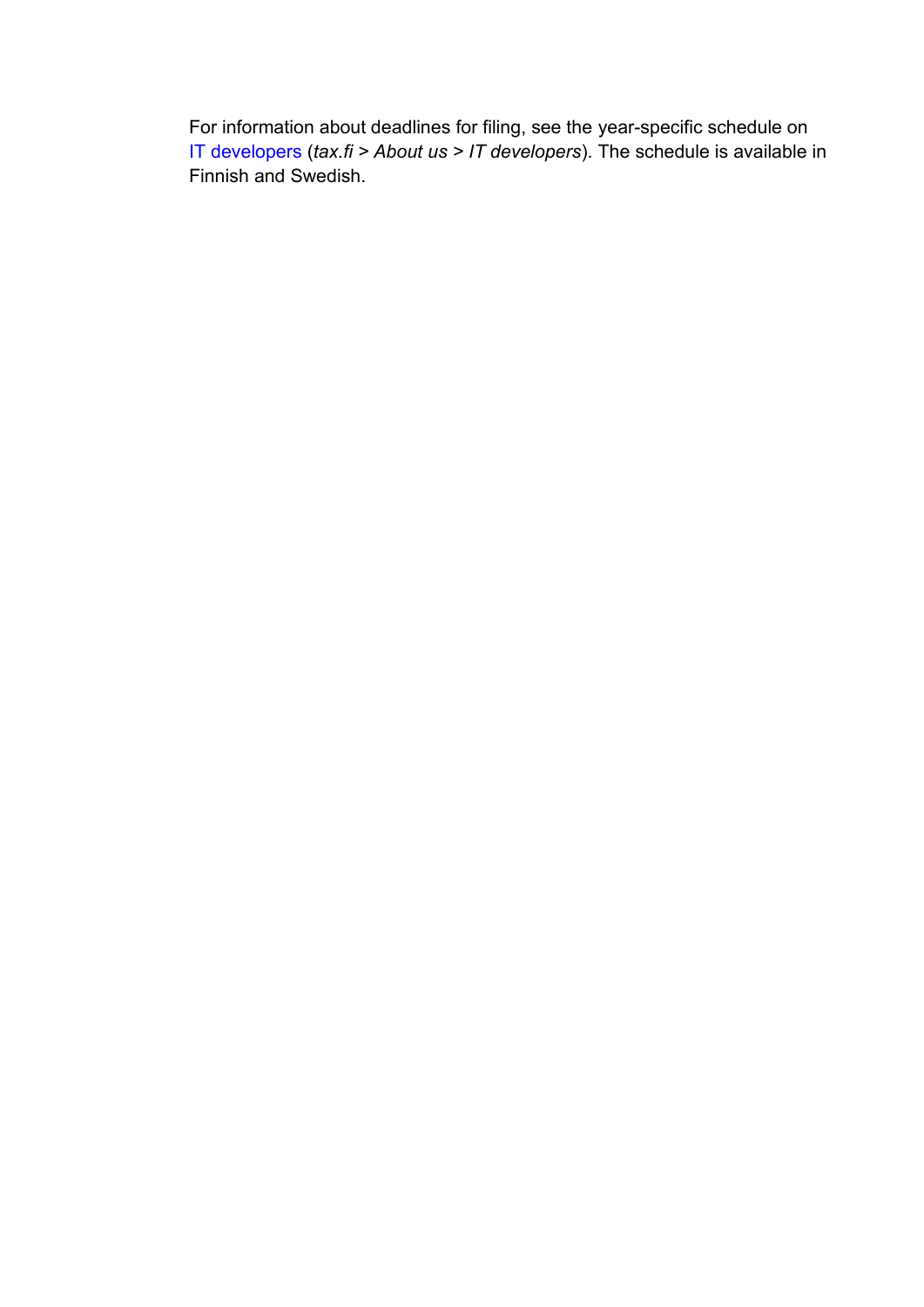# <span id="page-5-0"></span>**5 CHANGES ON THE PREVIOUS YEAR/VERSION**

| <b>Version</b> | <b>Data</b><br>identifier                  | Data element                                                                                                                                                                                                                                                                            | <b>Description</b>                                                                                                                                                                                                                                                                                                                    |
|----------------|--------------------------------------------|-----------------------------------------------------------------------------------------------------------------------------------------------------------------------------------------------------------------------------------------------------------------------------------------|---------------------------------------------------------------------------------------------------------------------------------------------------------------------------------------------------------------------------------------------------------------------------------------------------------------------------------------|
| 1.1            | 387                                        |                                                                                                                                                                                                                                                                                         | Uncorrect identifier of reserve space has<br>been removed.                                                                                                                                                                                                                                                                            |
| 1.1            |                                            |                                                                                                                                                                                                                                                                                         | Numbering for the automated check<br>processes and messages was added.<br>Check process #1759 now has a more<br>exact wording. Added check process<br>#1761 that had been missing.                                                                                                                                                    |
| 1.1            | 010                                        | Business ID of limited company                                                                                                                                                                                                                                                          | This data element is now required, and<br>part of the identification information.                                                                                                                                                                                                                                                     |
| 1.1            | 382, 383,<br>384, 385                      | Subscriber's ownership interest<br>before the share issue,<br>Subscriber's ownership interest<br>after the share issue,<br>Subscriber's votes before the<br>share issue, Subscriber's votes<br>after the share issue                                                                    | Previous references to "wage earner" have<br>been changed to "subscriber".                                                                                                                                                                                                                                                            |
| 1.1            | 150, 151,<br>352, 020,<br>353, 354,<br>355 | Limited company's foreign<br>identifier, Type of limited<br>company's foreign identifier,<br>Country code for foreign<br>identifier, Name of limited<br>company, Street address of<br>limited company, Town/district of<br>limited company, Country of the<br>limited company's address | Deleted the previous version's data<br>elements 150, 151, 352, 020, 353, 354,<br>355 i.e. positions 27 - 363. An instruction<br>text for the attention of foreign companies<br>was also added, providing guidance for<br>submitting the return. The previous total<br>length of 763 characters is now shortened<br>to 425 characters. |
| 1.0            |                                            |                                                                                                                                                                                                                                                                                         | This is a new information flow, with 2021<br>as the first year of reporting.                                                                                                                                                                                                                                                          |

# <span id="page-5-1"></span>**6 LIST OF DATA CONTENT**

| <b>Positio</b><br>In | Intif<br>lier | $ $ lde $ $ P/V | LL/T | Description       | Format          | <b>Allowed</b><br><i>values</i> |
|----------------------|---------------|-----------------|------|-------------------|-----------------|---------------------------------|
| $1 - 8$              | $000$ P       |                 |      | <b>Identifier</b> | AN <sub>8</sub> | <b>VSLISTHA</b>                 |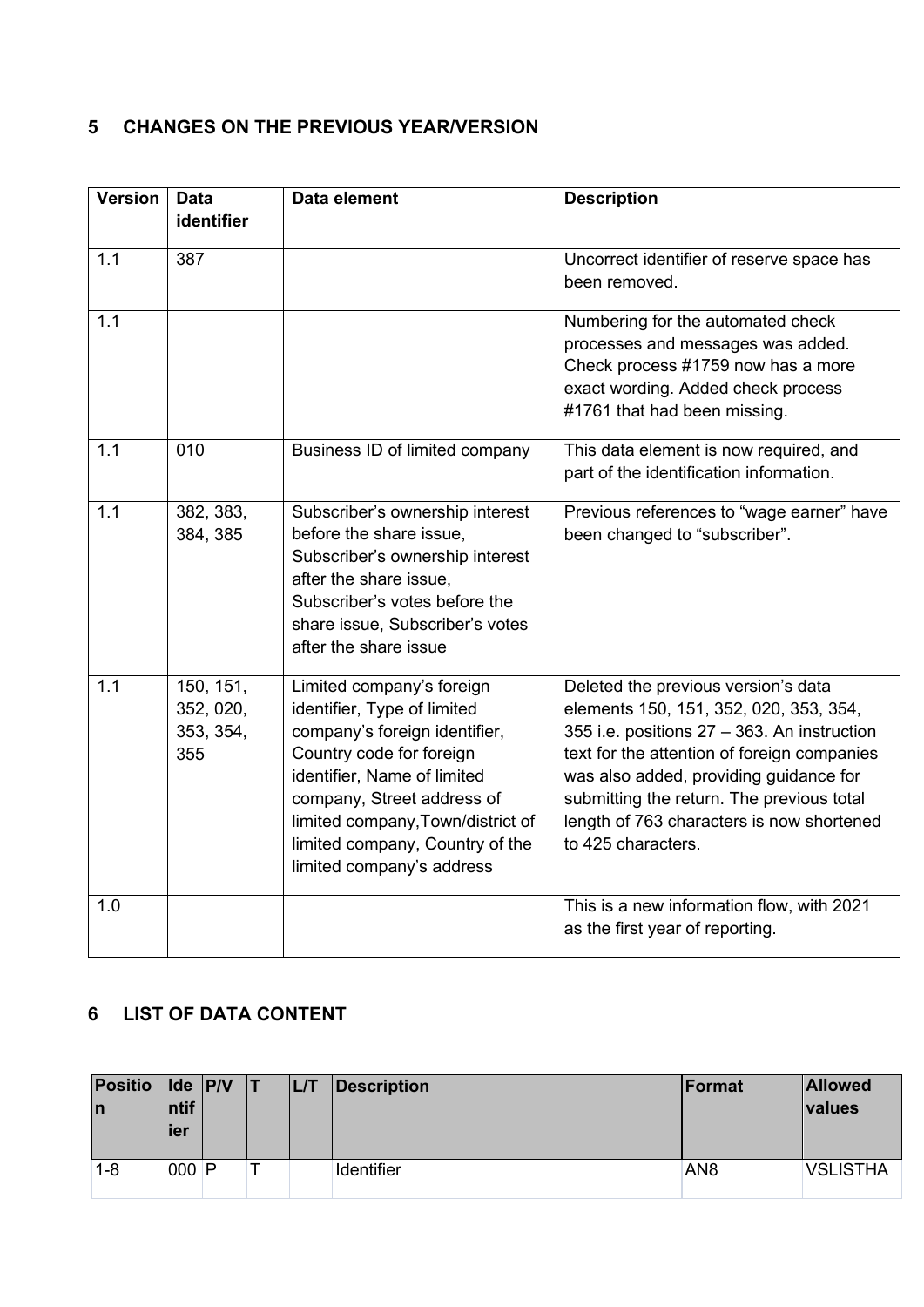| <b>Positio</b><br>n | ntif<br>ier | $\mathsf{Ide}$ $\mathsf{P} \mathsf{IV}$ | T | L/T | <b>Description</b>                                                                                                                                                                                        | Format          | <b>Allowed</b><br>values |
|---------------------|-------------|-----------------------------------------|---|-----|-----------------------------------------------------------------------------------------------------------------------------------------------------------------------------------------------------------|-----------------|--------------------------|
| 10                  | $082$ V     |                                         |   |     | <b>Deletion</b>                                                                                                                                                                                           | A <sub>1</sub>  | D                        |
| $12 - 15$           | 058 P       |                                         | T |     | Year when the shares were subscribed for                                                                                                                                                                  | <b>VVVV</b>     | 2021                     |
| $17 - 25$           | $010$ P     |                                         | T |     | Business ID of limited company                                                                                                                                                                            | <b>YTUNNUS2</b> |                          |
| 27-28               | $364$ P     |                                         |   |     | Country code for the limited company's home MAATUNNUS<br>country                                                                                                                                          |                 |                          |
| 30                  | $365$ P     |                                         |   | *H  | Is the benefit available to the majority of the<br>employees?<br>$1 = Yes$<br>$2 = No$                                                                                                                    | N <sub>1</sub>  | 1.2                      |
| 32-39               | 366 P       |                                         | Т | *   | Date when a decision on the share issue to<br>employees was made                                                                                                                                          | <b>PPKKVVVV</b> |                          |
| 41-48               | $367$ P     |                                         |   | *H  | Start date of subscription period                                                                                                                                                                         | <b>PPKKVVVV</b> |                          |
| 50                  | 368 P       |                                         |   |     | The shares being issued are<br>$1 = new shares$<br>$2 =$ existing shares                                                                                                                                  | N <sub>1</sub>  | 1.2                      |
| 52-63               | 369 P       |                                         |   |     | The limited liability company's net assets<br>based on the latest financial statements<br>adopted before the subscription period of the<br>share issue to employees started.                              | G9,2            |                          |
| 65-76               | $370$ V     |                                         |   |     | Amount to be added to net assets; amount<br>paid to the company due to the share issue<br>or as equity investment between the end of<br>the accounting period and the start of the<br>subscription period | R9,2            |                          |
| 78-89               | $371$ V     |                                         |   |     | Distributable dividend for the accounting<br>period, subtracted from net assets                                                                                                                           | R9,2            |                          |
| 91-102              | $372$ V     |                                         |   |     | Equity investment for the accounting period<br>to be paid back, subtracted from net assets.                                                                                                               | R9,2            |                          |
| 104-115 373 V       |             |                                         |   |     | Amount to be added to net assets due to<br>merger or demerger or if the company was<br>formed as a result of a change to the form of<br>activity.                                                         | R9,2            |                          |
| 117-128 374 V       |             |                                         |   |     | Amount to be subtracted from net assets due R9,2<br>to merger or demerger or if the company was                                                                                                           |                 |                          |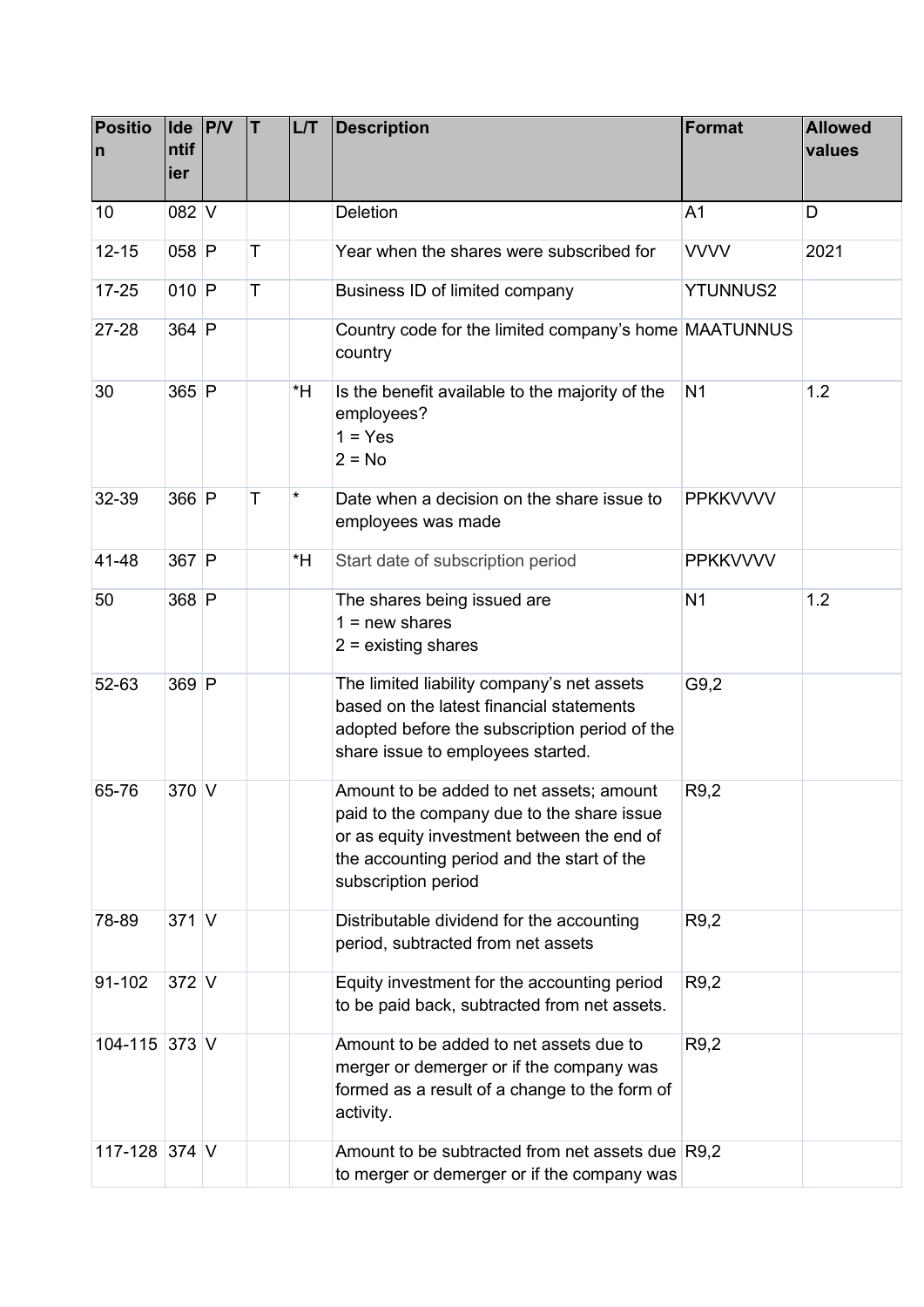| <b>Positio</b><br>n | Ide P/V<br>ntif<br>ier | İΤ | <b>L/T</b> | <b>Description</b>                                                                                                          | <b>Format</b>   | <b>Allowed</b><br>values |
|---------------------|------------------------|----|------------|-----------------------------------------------------------------------------------------------------------------------------|-----------------|--------------------------|
|                     |                        |    |            | formed as a result of a change to the form of<br>activity.                                                                  |                 |                          |
| 130-141 375 P       |                        |    | *          | Number of outstanding company shares<br>when the subscription period of the share<br>issue to employees started             | $+N12$          |                          |
| 143                 | 376 P                  |    | *          | Mathematical value of one share<br>$1 =$ value is greater than 0<br>$2 =$ value is 0                                        | N <sub>1</sub>  | 1.2                      |
| 145-154 377 P       |                        |    | *H         | Mathematical value of one share in the share R7,2<br>issue to employees                                                     |                 |                          |
| 156                 | 378 P                  |    | $^\star$   | Share subscription price of one share<br>$1 =$ value is greater than 0<br>$2 =$ value is 0                                  | N <sub>1</sub>  | 1.2                      |
| 158-167 379 P       |                        |    | *H         | Share subscription price in the share issue to $R7,2$<br>employees                                                          |                 |                          |
| 169-179 083 V/P     |                        | ET | $^\star$   | Share subscriber's personal ID. Always enter HETU2<br>Finnish personal ID when possible.                                    |                 |                          |
| 181-188 380 V/P     |                        | ET | $\star$    | Date of birth of foreign subscriber. Use only if PPKKVVVV<br>the foreign subscriber does not have a<br>Finnish personal ID. |                 |                          |
| 190-224 085 V/P     |                        | EТ |            | Subscriber's name                                                                                                           | <b>AN35</b>     |                          |
| 226-233 381 P       |                        | Τ  | H          | Date of share subscription                                                                                                  | <b>PPKKVVVV</b> |                          |
| 235-239 382 P       |                        |    | H          | Subscriber's ownership interest before the<br>share issue                                                                   | $+D2,2$         |                          |
| 241-245 383 P       |                        |    | H          | Subscriber's ownership interest after the<br>share issue                                                                    | $+D2,2$         |                          |
| 247-251 384 P       |                        |    | H          | Subscriber's votes before the share issue                                                                                   | $+D2,2$         |                          |
| 253-257 385 P       |                        |    | H          | Subscriber's votes after the share issue                                                                                    | $+D2,2$         |                          |
| 259-270 386 P       |                        |    |            | Number of shares subscribed for                                                                                             | $+N12$          |                          |
| 272-289             |                        |    |            | Reserve space                                                                                                               | <b>AN18</b>     |                          |
| 291-325 041 V       |                        |    |            | Name of contact person                                                                                                      | AN35            |                          |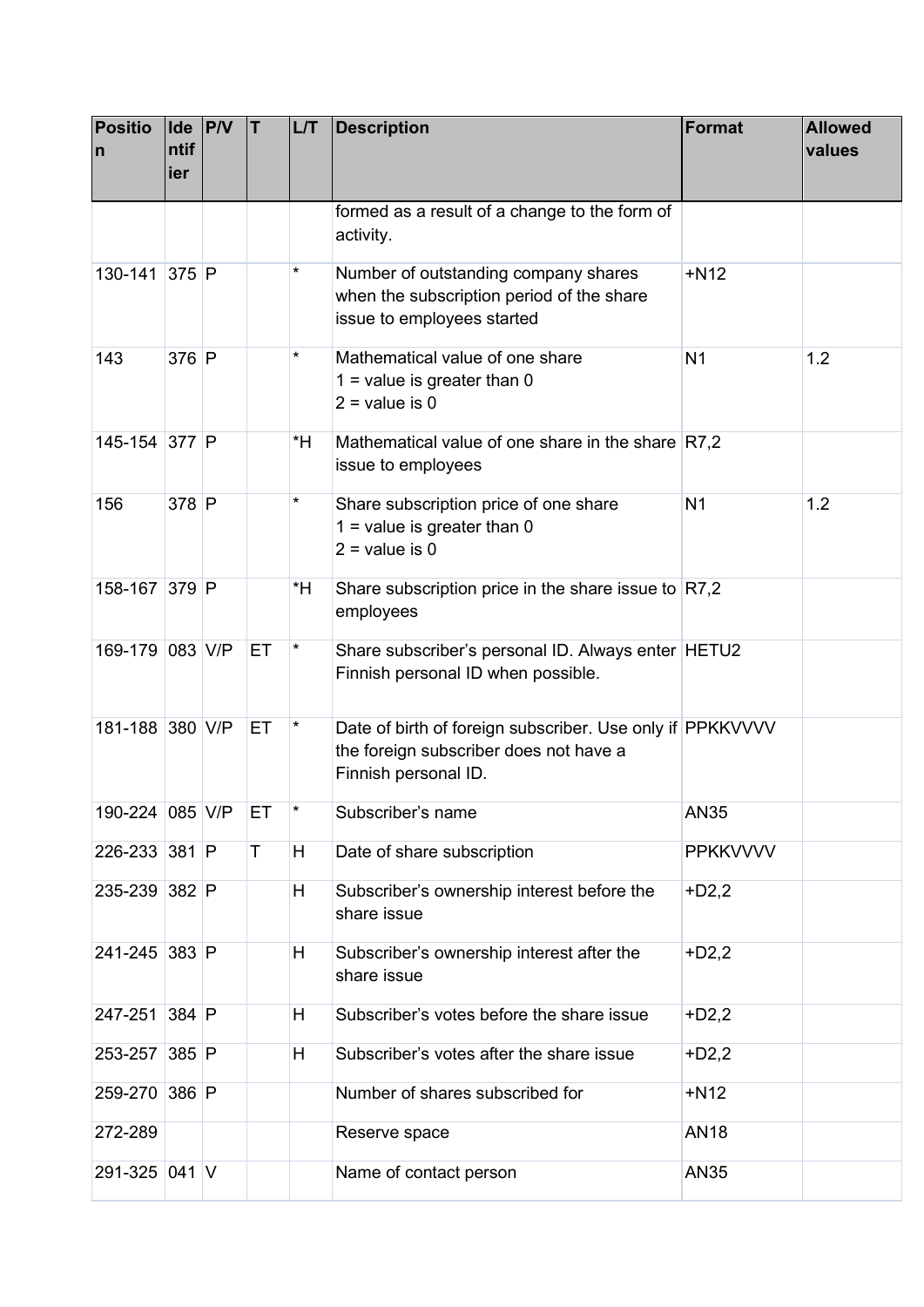| <b>Positio</b><br>$\mathsf{I}$ | ntif<br>ier | Ide P/V |   | L/T | <b>Description</b>                                    | <b>Format</b>                    | <b>Allowed</b><br>values |
|--------------------------------|-------------|---------|---|-----|-------------------------------------------------------|----------------------------------|--------------------------|
| 327-361                        | $042$ V     |         |   |     | Telephone number of contact person                    | PUHELIN2                         |                          |
| 363-397 048 P                  |             |         |   |     | Software that generated the file                      | AN35                             |                          |
| 399-410 014 P                  |             |         | т |     | Identifier of the software that generated the<br>file | Y-<br><b>TUNNUS AN2</b>          |                          |
| 412-425                        | 198 P       |         |   |     | Software-generated timestamp                          | <b>PPKKVVVV</b><br><b>HHMMSS</b> |                          |
|                                | 999         | P       |   |     | Final code                                            | $+N8$                            |                          |

# <span id="page-8-0"></span>**7 CHECK PROCESSES**

| New/ | ID       | Description of the calculation rule or check                                               |
|------|----------|--------------------------------------------------------------------------------------------|
| Chan |          |                                                                                            |
| ged  |          |                                                                                            |
|      | 083, 380 | #1750; Enter either the personal ID (083) of the share subscriber or the date of birth     |
|      |          | (380) of the foreign subscriber.                                                           |
|      | 380, 085 | #1751; If the foreign subscriber's date of birth (380) has been entered, the               |
|      |          | subscriber's name (085) must also be given.                                                |
|      | 376, 377 | #1752; If the mathematical value of the share (376) is $1 =$ "value is greater than 0",    |
|      |          | the mathematical value given in data element (377) must be greater than 0 in the           |
|      |          | case of a share issue to employees.                                                        |
|      | 376, 377 | #1753; If the mathematical value of the share (376) is $2 =$ "value is 0", the             |
|      |          | mathematical value given in data element (377) must be 0 in the case of a share            |
|      |          | issue to employees.                                                                        |
|      | 378, 379 | #1754; If the share subscription price (378) is $1 =$ "value is greater than 0", the       |
|      |          | subscription price given in data element (379) must be greater than 0 in the case of       |
|      |          | a share issue to employees.                                                                |
|      | 378,379  | #1755; If the share subscription price (378) is $2 =$ "value is 0", the subscription price |
|      |          | given in data element (379) must be 0 in the case of a share issue to employees.           |
|      | 366, 058 | #1756; The year of the date when decision on the issue to employees was made               |
|      |          | (366) cannot be later than the Year when the shares were subscribed for (058).             |
|      |          |                                                                                            |
|      | 375      | #1757; Number of outstanding company shares (375) when the subscription period             |
|      |          | started must be greater than zero                                                          |
|      |          |                                                                                            |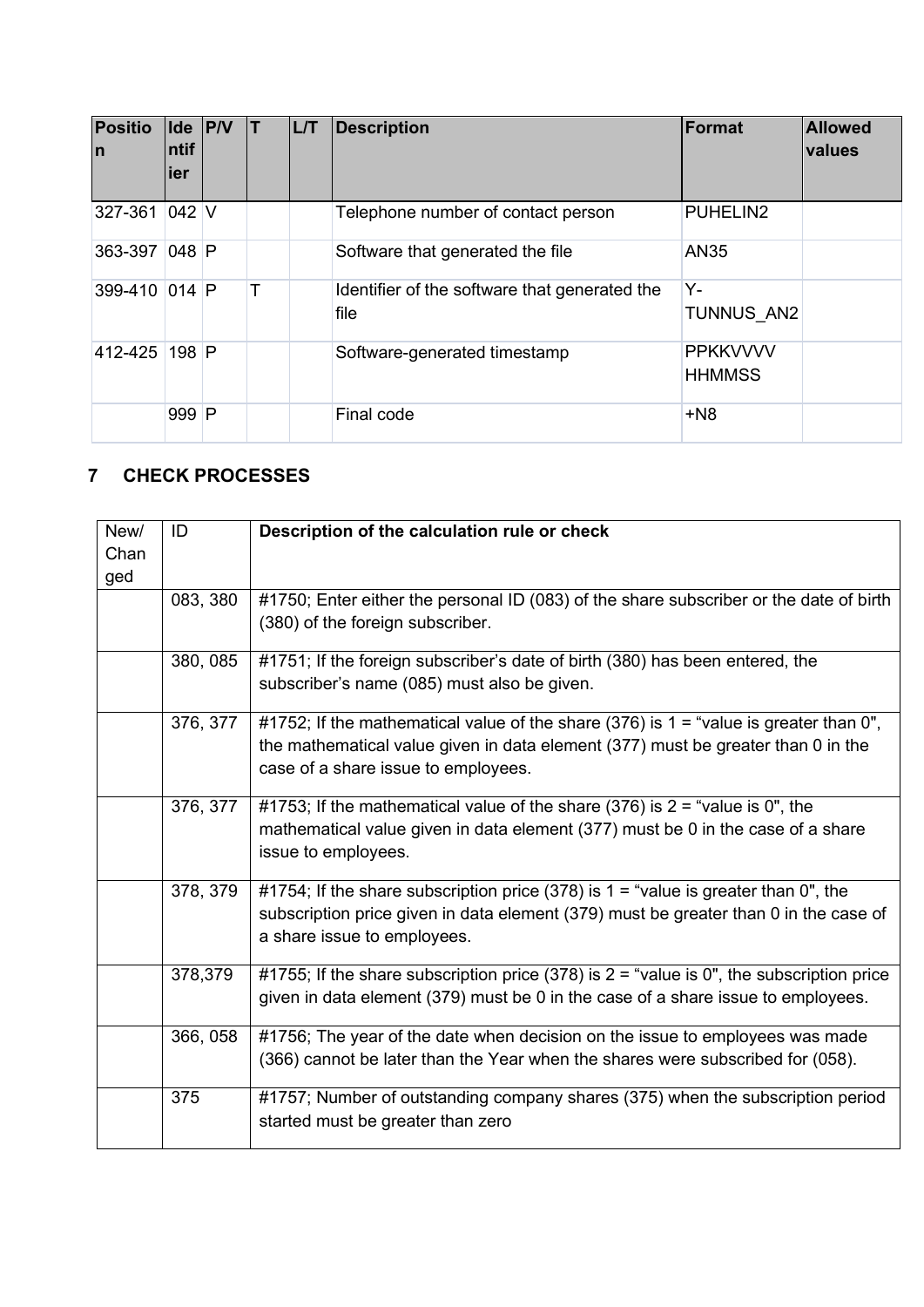### <span id="page-9-0"></span>**8 MESSAGES**

| New/<br>Chan | Identifier            | <b>Description of message</b>                                                                                                                                                                                                                                                                                                                                                                                                                                                     |
|--------------|-----------------------|-----------------------------------------------------------------------------------------------------------------------------------------------------------------------------------------------------------------------------------------------------------------------------------------------------------------------------------------------------------------------------------------------------------------------------------------------------------------------------------|
| ged          |                       |                                                                                                                                                                                                                                                                                                                                                                                                                                                                                   |
|              | 379, 377              | #1758; If the share subscription price (379) is lower than the mathematical value of<br>the share (377), the difference between the subscription price and the mathematical<br>value is taxable earned income. Report the taxable amount to the Incomes<br>Register.                                                                                                                                                                                                              |
|              | 382, 383,<br>384, 385 | #1759; If after the issue, or before it, the employee who buys stock has an<br>ownership interest (382, 383) or a number of votes (384, 385) above 10% of total<br>stock or 10% of all votes, the employee issue is treated as a benefit subject to<br>taxes. Report the taxable part to the Incomes Register. The maximum ownership<br>interest and the maximum share of votes are both 10%. If either one is higher, the<br>issue to employees gives rise to a taxable benefit. |
|              | 366                   | #1760; In order that § 66 a of the act on income tax would apply, the date when a<br>decision on the share issue to employees was made (366) must be 1 January 2021<br>or later.                                                                                                                                                                                                                                                                                                  |
|              | 381, 058              | #1761; Date of share subscription (381) has to be a date during the Year when the<br>shares were subscribed for (058).                                                                                                                                                                                                                                                                                                                                                            |
|              | 381, 367              | #1762; Date of subscription (381) cannot be earlier than the start date of<br>subscription period (367).                                                                                                                                                                                                                                                                                                                                                                          |
|              | 377                   | #1763; Your input says that the mathematical tax value of one corporate share<br>(377) is zero. Are you sure you want to report this value?                                                                                                                                                                                                                                                                                                                                       |
|              | 379                   | #1764; Your input says that the price of one corporate share (379) is zero. Are you<br>sure you want to report this value?                                                                                                                                                                                                                                                                                                                                                        |
|              | 366, 381              | #1765; Date when decision on the issue to employees was made (366) cannot be<br>later than the Date of subscription (381).                                                                                                                                                                                                                                                                                                                                                        |
|              | 365                   | #1766; Your input says that the employee share issue is not available to the<br>majority of employees (365). Are you sure the input is correct? It is required under $\S$<br>66a of the act on income tax that the issue is available to the majority. Employee<br>issues resulting to taxable benefits must be reported to the Incomes Register.                                                                                                                                 |

## <span id="page-9-1"></span>**9 INSTRUCTIONS AND EXAMPLES**

The shares must be reported for the year when they were subscribed for. The shares must be reported by share issue: compile the shares subscribed in the same issue during the same year and by every participating employee.